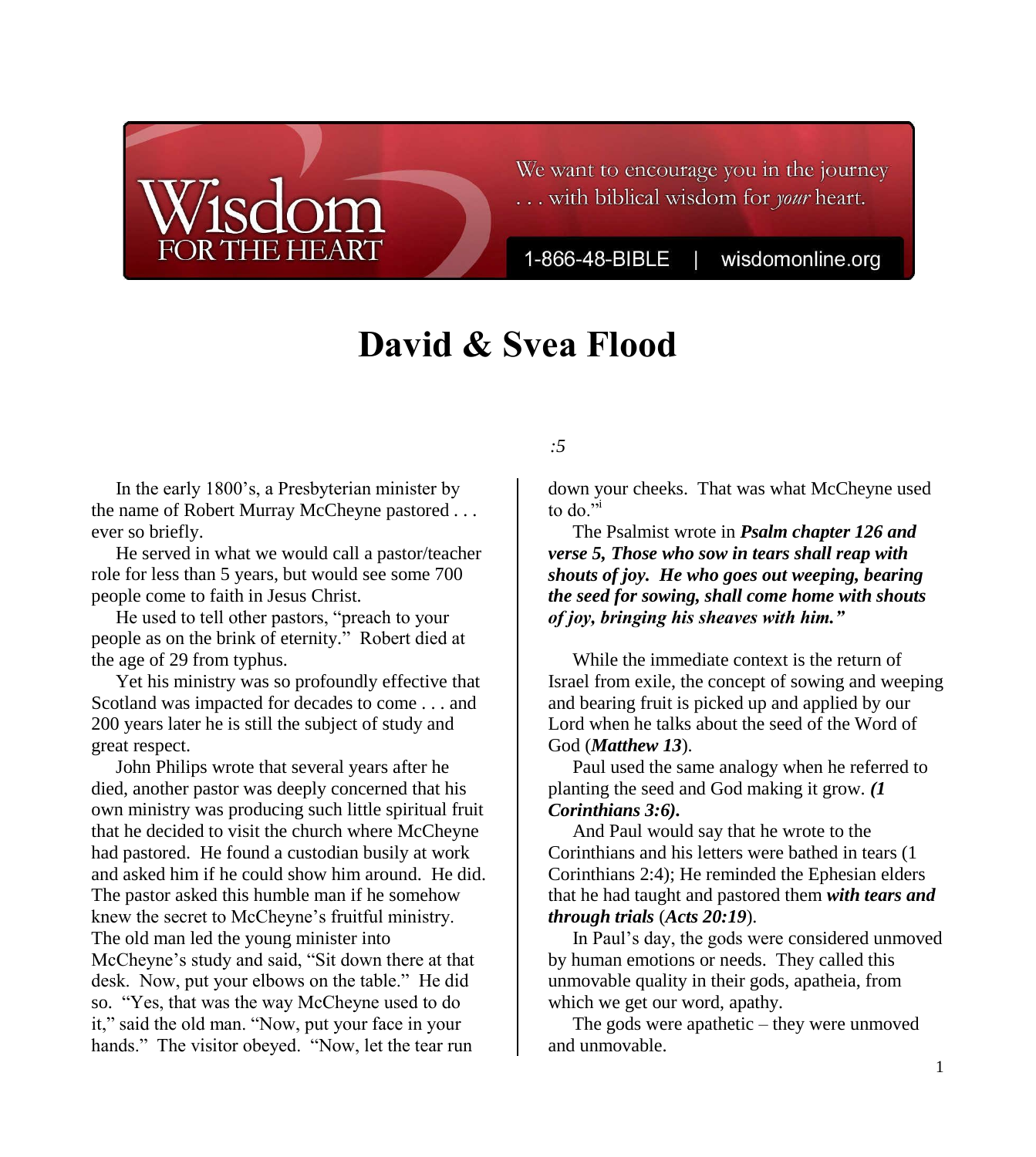So why the recommendation to bear seed with tears – to serve Christ, like Paul did, with a heart of compassion and emotion . . . this isn't godlike, is it?

 Has it ever occurred to you that we never read in the New Testament that Jesus laughed - although by reading his sermons and offhanded comments, he had a great sense of humor. In fact, His first miracle was at a festive wedding party.

 But we're never told He laughed, because He more than likely did – often – and we could assume that God the Son would.

 But what you might never assume that God the Son would do would be to literally cry . . . and shed real tears.

 In *John's Gospel and chapter 11*, Jesus arrives at the tomb of Lazarus, he's been dead for 4 days according to *verse 17*.

 He stands near the tomb and we're told in *verse 33 that When Jesus saw her weeping (Mary, Lazarus' sister) and the Jews who had come with her also weeping, he was deeply moved in his spirit and greatly troubled.*

 In other words, Jesus was moved deeply when he saw the grief and heard the weeping brought about by death.

He was not apathetic!

 In fact, the verb translated – He became troubled – is a Greek word used of a horse, breathing heavily under the strain on his harness.

You could also translate it, to shudder.

 Phillips translates it *He was deeply moved and visibly distressed"*

*Now notice verse 35. You might underline it . . . you've probably memorized it – notice, Jesus wept!"*

God is crying.

 In fact, the tense of the verb could literally render this this verse, "*Jesus burst into tears."*

He's crying in a graveyard. Imagine, even though knowing that He's about to demonstrate His divine power over death and prophecy the coming resurrection to His glory, He still slips into our most common, universal grief.

And if God can cry, so can you!

 The Rabbi's taught the people in Jesus' day that the soul of the deceased hovered over the body, intending to re-enter if possible, but after 3 days it departed to Sheol – the place of the dead – convinced that it had no chance of reviving the body that once carried it about.

It isn't a coincidence that Jesus waited until the fourth day to perform this miracle of resurrection power. There could be no denying it. Lazarus didn't somehow resuscitate from nearly dying, he was resurrected from the dead.

*In verse 43. Jesus says with a loud voice – "Lazarus, come forth."*

Literally, "Lazarus, here, outside."

 Augustine was the one who first said, that if Jesus had not called Lazarus by name, when Jesus commanded, "Come forth!" everyone buried would have immediately resurrected.

 Tears were followed with joy . . . a harvest of resurrection power.

Jesus wept . . . for a man.

**In the Garden of Gethsemane, He wept for His world** 

*Hebrews 5:7 says it all, "In the days of His flesh, he offered up prayers and supplications with loud crying and tears to him who was able to save him from death . . ."* 

 Not only does this text inform us that there were numerous times Jesus wept – more than likely including that moment He lamented, or cried over His nation in *Matthew 23:37 "Oh Jerusalem, Jerusalem . . . I would have gathered you children together as a hen gathers her brood under her wings, and you would not.* 

 Jesus wept for a man. He wept for his nation. And the context of Hebrews 5:7 is an inside look at the Garden of Gethsemane where Jesus wept over His soon coming substitution for the sins of the world.

 In the Garden, Jesus Christ effectively surrenders to the will of the Father, with much crying and in great agony, signifying His willingness to die.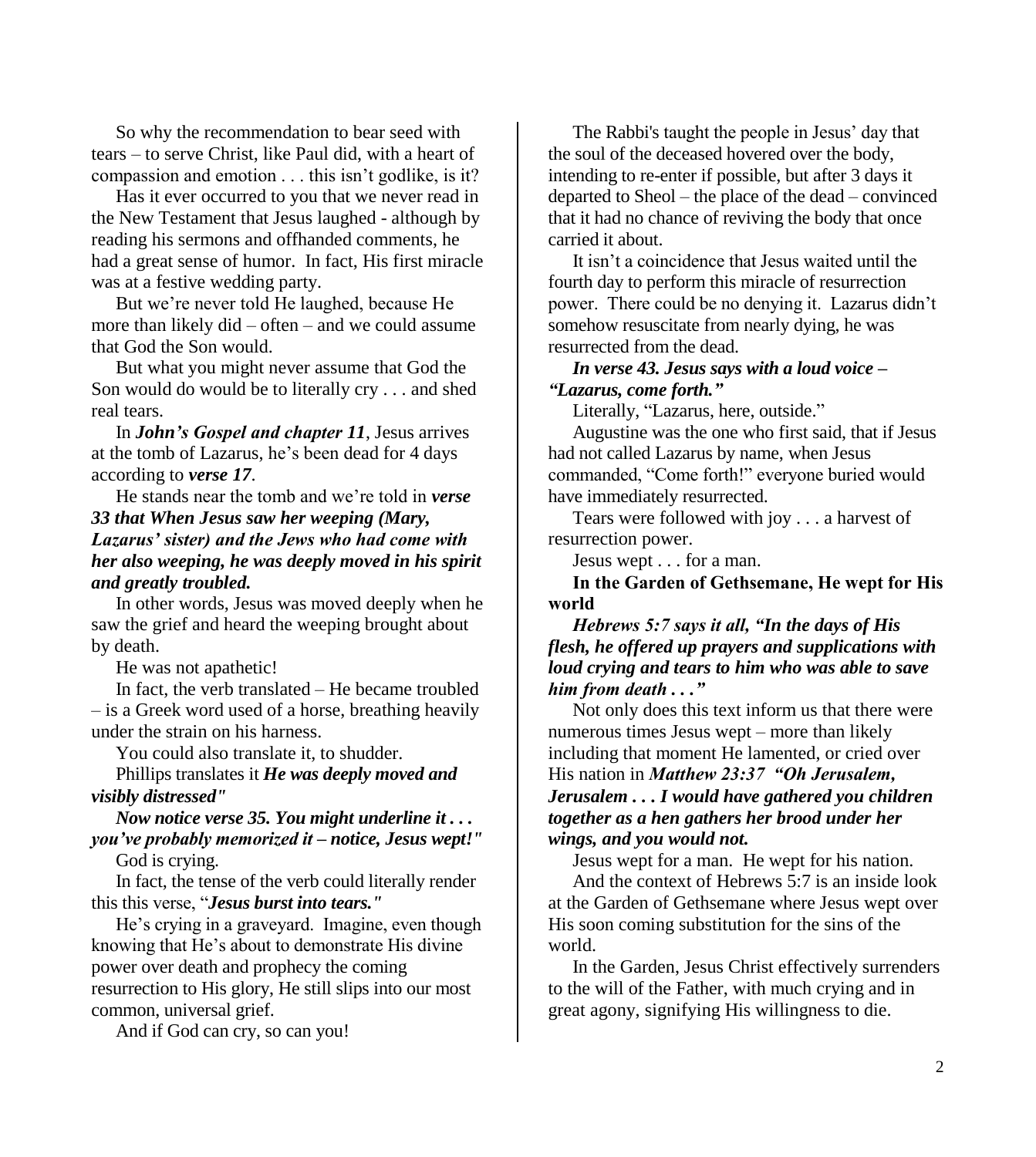*Matthews Gospel account, chapter 26. Let's begin at verse 36. Then Jesus came with them to a place called Gethsemane, and said to His disciples, "Sit here while I go over there and pray."* 

 Now you need to get a picture in your mind - in Jerusalem itself there were no gardens. The city was too crowded, and there was also a law that the city's sacred soil should not be polluted with manure. I'm sure that people in general, becuase of the cramped, crowded conditions, appreciated this anti-manure law.

 However, some of the richest residents owned private gardens out on the Mount of Olives. They built beautiful stone walls around their private acres where they would rest and relax.

 Evidently Jesus had a wealthy friend who had evidently offered Him his garden as a place to rest and pray.

#### *In Matthew 26:37. We're told that Jesus took with Him Peter and the two sons of Zebedee, and began to be sorrowful and troubled.*

 This word, troubled, refers to literally being surrounded by sorrow.

 Jesus not only cries over the death of a loved one, He cries over the sorrow of suffering and abandonment by the Father all that the cross would represent.

#### *Notice verse 38. Then He said to them "My soul is very sorrowful, even to death; remain here, and watch with me."*

Why does Jesus ask them to watch with Him?

 Is He concerned about them betraying Him? Is He troubled over their soon coming desertion of Him? Is this an implicit warning to Peter that he really needs to pray and not promise. Is He grieved and sorrowful over His nations rejection of Him? Is it already ringing in His ears that the nation will cry out, "We have no King but Caesar – crucify Him!" Is He weeping over the coming loss of fellowship with the Father?" Could it be the coming pain of crucifixion? Was it the ugly truth that He would become sin for us, when He'd never known one single sin?

All of the above are true.

 Jesus Christ will go out weeping . . . but what a difference on Sunday morning . . . like a seed, isolated and dying and buried, will translate into a harvest of joy.

 The seed of His self-sacrifice is the same thing demonstrated a thousand times over in the lives of believers – some we have studied together – believers who were surrounded by the sorrow of night, but the tables turned – some of them only after they died – and then, the sorrow of night was replaced with joy that came . . . in the morning.

 In this last biographical illustration in our series, it remains to me one of the most touching demonstrations of self-sacrifice, death, sorrow . . . and fruit.

 In 1921 David Flood, his young wife, Svea and their little 2 year old son left Sweden for the interior of Africa. They traveled with another young missionary couple – these two couples had been active church members, they sang in the choir, Svea played the violin and was the church soloist. But they had committed their lives to the gospel for unreached tribes in Africa.

 They were filled with enthusiasm and optimism as they literally hacked their way through the mountains of the Congo, to begin their ministry at some yet undetermined, unreached village.

 To their surprise, one village after another refused them entrance, convinced that they would anger the village gods and bring them great trouble.

 Days of carrying their own supplies, hungry, weak, they prayed as they reached another village on the side of a mountain that they would finally find rest and ministry opportunities.

 But the chief in the village was even more hostile than all the others. He demanded that they leave.

Their biography reads, "They struggled to carry their supplies to the summit and after putting up their tents they knew they were too weary to set out again. So they decide to clear the brush and build mud huts, doing their best with these hostile villagers.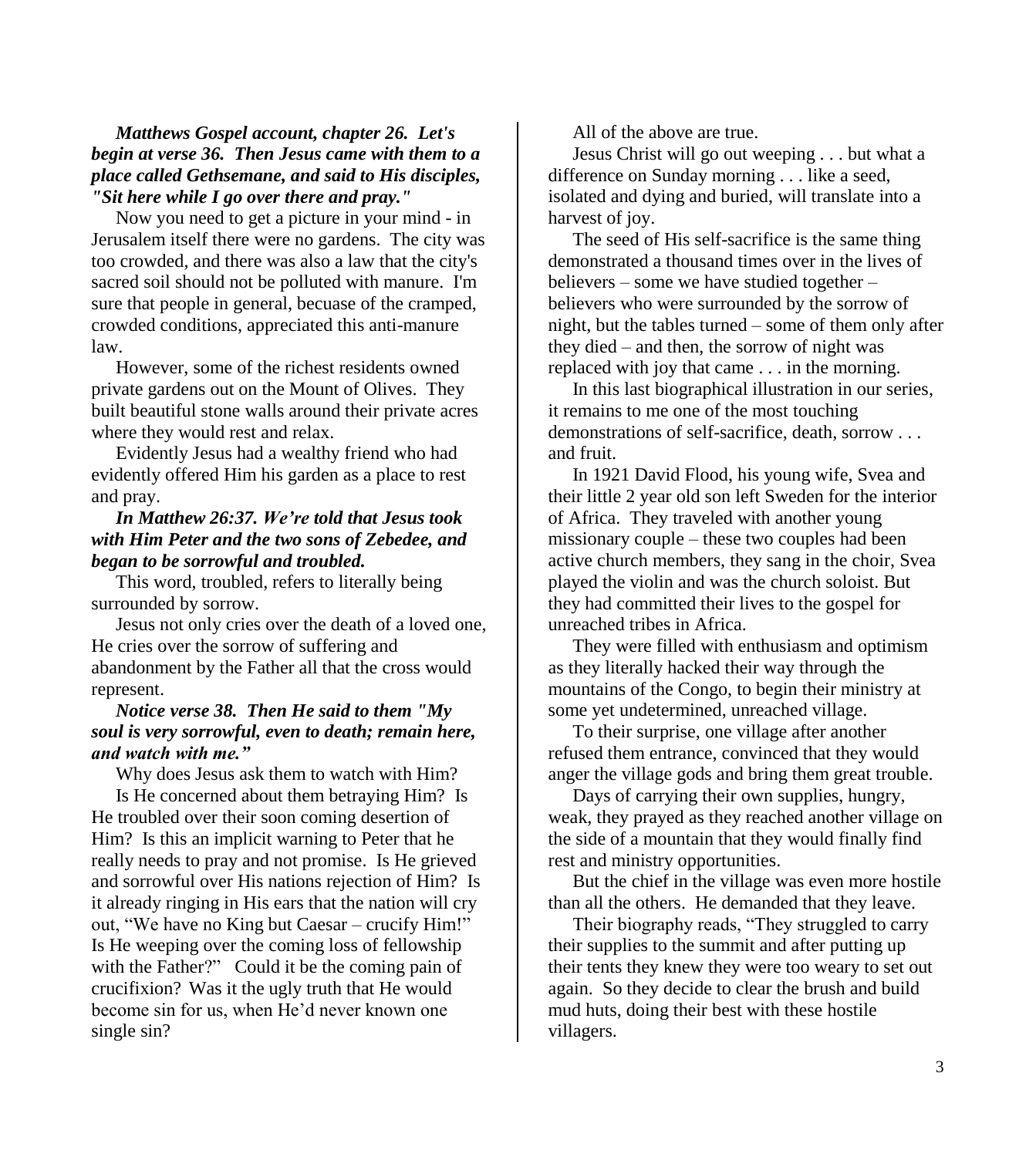During the next agonizing weeks, which stretched into agonizing months, David and Svea Flood struggled with learning Swahili and, along with the Erickson's, tried everything they could, but the village chief only tightened his grip on his people.

 Villagers were prohibited from even visiting the missionaries – only one little boy was allowed to go up and sell them chickens and eggs.

David was amazed at his wife's insistence that while they might never reach the village – and probably never impact Africa, she could perhaps win this child for Jesus Christ.

 So, every time this boy visited their camp, she showered him with love and attention . . . sure enough, the other missionaries watched one afternoon as Svea knelt with this little boy and lead him in a prayer of repentance.

 He had to keep his decision for Christ a secret in the village, lest he not be allowed to return, or worse.

But to the others, this mission was a failure.

Eventually the Erickson's decided to leave David, Svea and their little boy and return to an established mission station many miles away.

 Even though the Flood family battled malaria, desperately crude conditions, they decided to stay.

 Sometime later Svea announced that she was expecting their second child. She was already weak and struggling physically and David feared the worst.

 It was too late to travel through the jungles of the Belgian Congo without risking her life and the life of their unborn child – the baby would be born in their mud hut, on the mountain.

 The young native Christian carried the news back to the village and the chief surprisingly allowed one of the women to serve as a midwife.

 By the time the baby was due, Svea Flood was weak with malaria – when the African midwife arrived, Svea was groaning in pain and suffering from high fever.

 Their little girl was born, and Svea whispered that she be called Aina (ah-ee-nah), one of the classical Swedish names for girls.

17 days later, Svea Flood died.

 Hopeless and filled with bitter rage, David dug a crude grave for his 27 year old wife. How could he possibly care for his 2 year old son and now a sickly little baby girl without assistance?

 He hired a young man from the village, along with several others and took his children down the mountain and to the mission station.

 He was finished with the ministry, the gospel, and God. As far as he was concerned, God had taken the life of his faithful bride and their ministry had been nothing less than a tragic waste.

 The problem was, returning to Sweden was a monumental task – David knew that he had no one to feed or care for his baby girl.

The Erickson's had been unable to have children and David offered them the opportunity to adopt Aina. They were thrilled at the chance and agreed.

 With that, David took his son and left the station – never to return again . . . in fact, he never even looked back.

 Before Aina turned 1 year old, Joel and Bertha Erickson had their food poisoned by unbelieving natives and within days of each other, they both would die.

 Aina was once again without parents. She would soon be claimed by another missionary couple and raised as their own daughter.

 When she was 3 year old, Aina and her adoptive parents left the mission field of Africa for good and eventually settled in Minneapolis, Minnesota. Her Swedish name was changed to Aggie.

 Aina would later write that, even as a young girl, she knew she was different. She would become known as the daughter of the missionary who died on the mountain, rescued by missionaries who were poisoned and, really, as her biography title reads, "Be a girl without a country."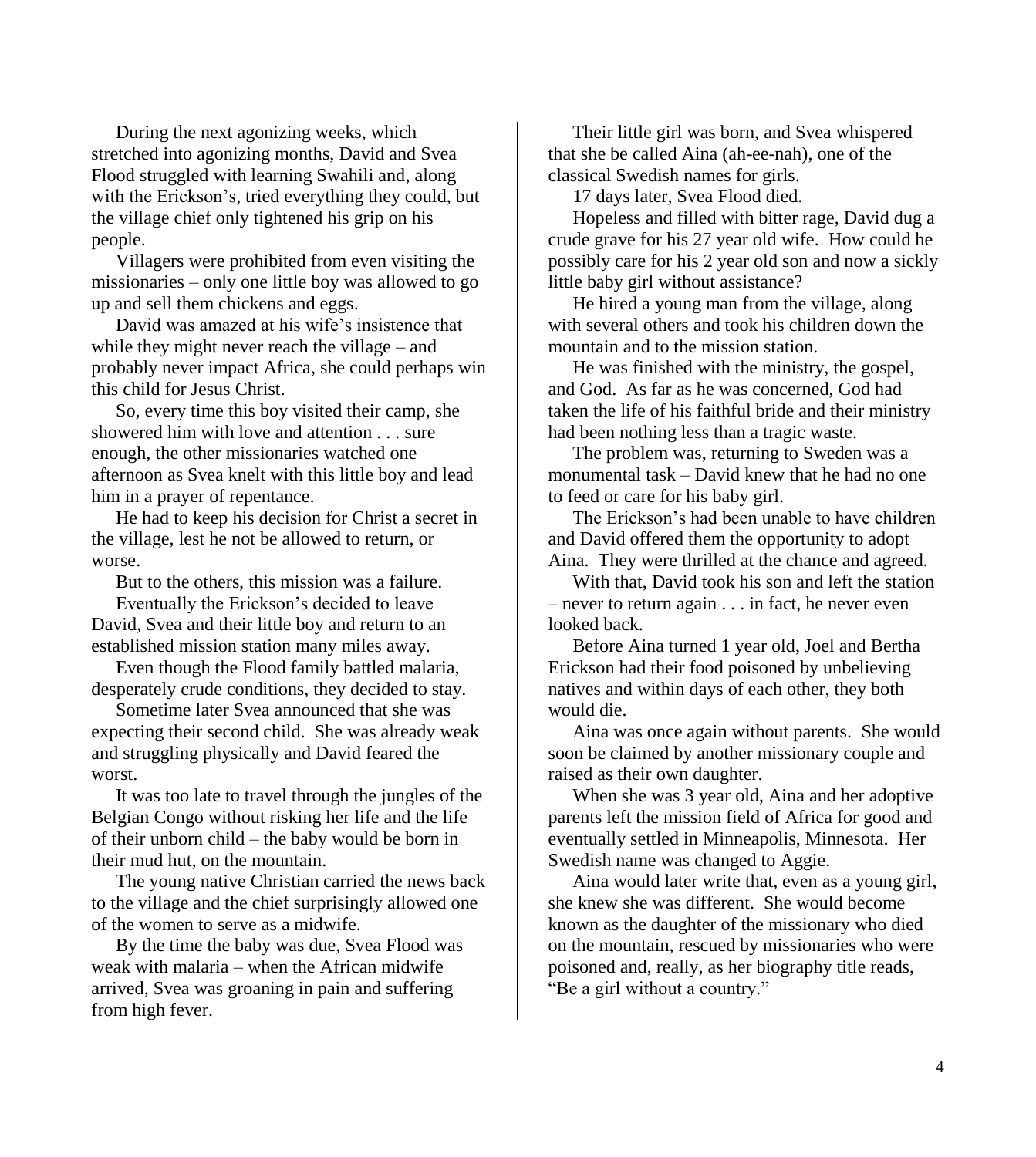Eventually, Aina attended North Central Bible College in Minneapolis and married a godly young man who entered the ministry.

 Years went by. Aina had no information about her father. She knew very little of her past. She knew her parent's names of course and their homeland of Sweden, but that was about it.

 She hardly had time to think about it . . . with a husband and a family and a busy ministry; in fact, her husband, Dewey Hurst. He had become the president of a Bible College in Seattle, Washington.

 Then one day, unexpectedly, a Swedish religious magazine appeared in her mailbox. She had no idea who had sent it, and of course she couldn't read the words. But as she turned the pages, one photograph arrested her attention. It was a picture of a small white cross planted in the earth over an obvious burial site –and on the cross was the name, Svea Flood.

 She jumped in her car and raced to the home of a college professor who was Swedish. She translated as she read – two missionaries, pushing through the African jungle, camping at night and traveling by day came across a village in the Belgian Congo and came across this burial plot and took a picture.

 They began to inquire and found out that it was the missionary mother of a baby; then the death of the mother, but not before leading one African boy to Christ; then how the father left her in the hands of fellow missionaries.

 The article continued, sadly, Svea Flood didn't live long enough to learn that the little African boy they had won to Christ on that mountain top went on in time to gain permission from the village chief to start and build a school.

 Gradually, this now mature young man, teacher, leader, taught the Gospel of Christ and all his students came to trust in Jesus Christ as well. And they then evangelized their parents, and even the chief became a Christian. Now that village has 600 believers and an active church profession Jesus Christ as Lord and Savior.

 All because of the sacrifice and the tears and the sowing of David and primarily Svea Flood.

 Aina couldn't believe the news. She began to cry and thank God for letting her learn the truth of her parents and their sacrifice and the harvest of fruit.

For their  $25<sup>th</sup>$  wedding anniversary, the Bible College gave the Hursts a vacation in Sweden, where, among other things, Aina could search for her father.

It wasn't difficult to find his family – David Flood had remarried, had 4 children, but his wife had also died.

 Now, as an old man, he was wasting away as an alcoholic and professed agnostic who dared anyone to talk to him about God.

 After an emotional reunion with her half brothers and sister, Aina brought up the subject of seeing their father.

They weren't too optimistic about the idea – he had become deeply bitter, had little to do with any of them and, most of all, hated God.

They told her, "Look if you do see him, don't talk about spiritual things . . . whenever he hears the name of God, he flies into a rage."

 Aina was determined to see him. She eventually made it to his little apartment – the door was answered by a housekeeper. Inside his room there were liquor bottles on every window sill; the table was covered with more bottles.

And in the far corner – she wrote in her autobiography – was a small, wrinkled old man lying on a rumpled bed, his head turned away.

 Diabetes and a stroke had further crippled him to this one room for the past 3 years.

The housekeeper bent down and said, "Papa, Aina's here." He turned toward me and I took his hand. "Papa?" I said.

He began to weep. "Aina" he said, "I never wanted to give you away."

 "It's all right, Papa," I said softly, holding him my arms, "God took care of me."

 He stiffened suddenly and the tears stopped. "God forgot us all," he spat, "Our lives have been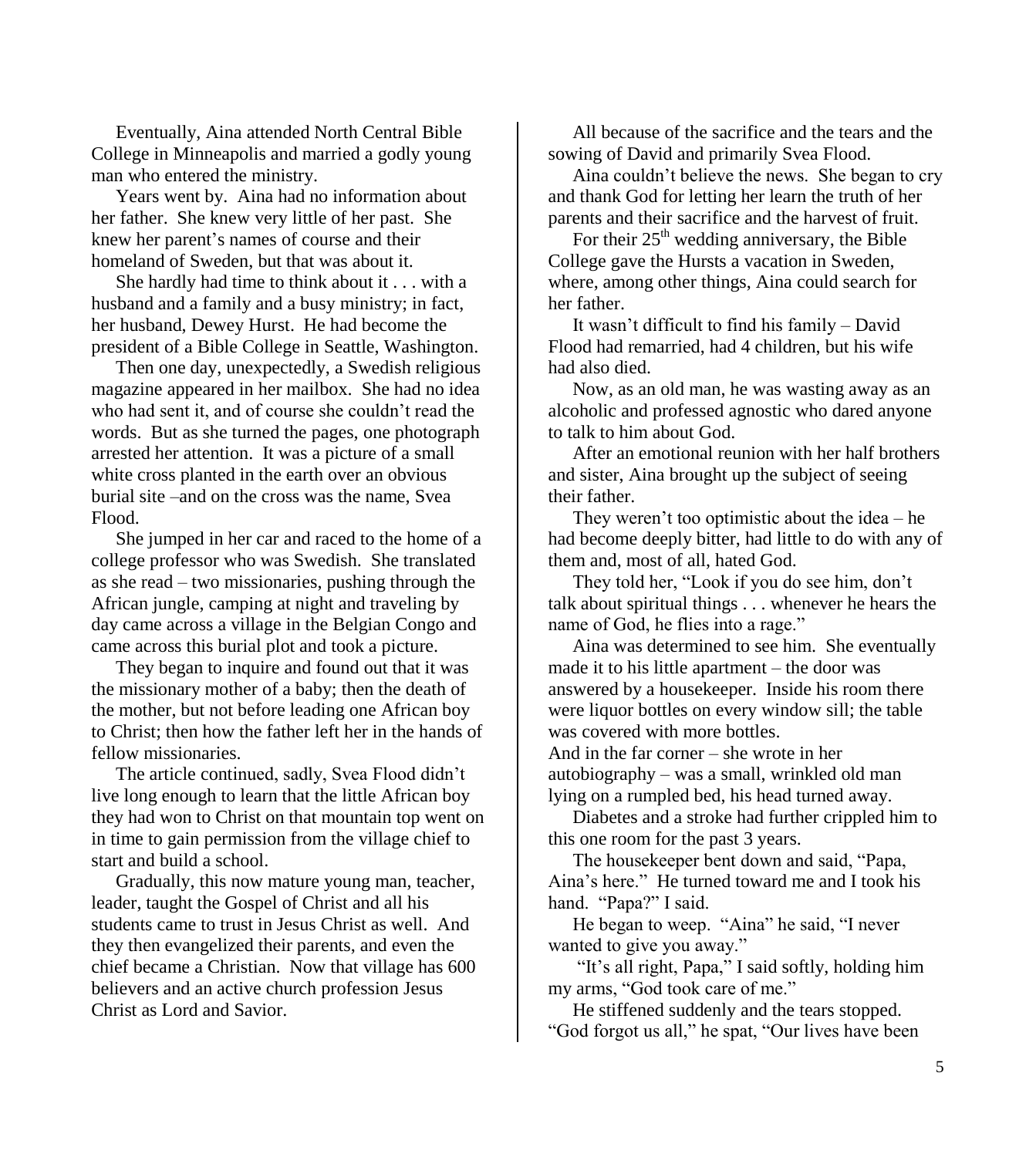like this because of Him. I was in Africa all that time . . . and only one little boy . . . and then I lost your mother."

"Papa, I've got a little story to tell you. You didn't go to Africa in vain. Mama didn't die in vain. The little boy you won to the Lord grew up to win that whole village to Jesus Christ. Today, 40 years later, there are now 600 people in that village serving Jesus Christ because you followed the call of God in your life."

 David Flood turned slowly around until his eyes met mine – hopeful eyes, longing to believe what I told him . . . longing for the turmoil of his life redeemed in some way."

"Papa, it's a well known story now . . . we have a great God."

 The tears returned . . . he began to talk. By the end of that afternoon, the kindness of God had brought him back to repentance, and forgiveness and restoration of fellowship.

 Aina and her husband eventually returned to America . . . a few weeks later, David Flood went home to heaven. Aina would learn that in the final hours of his life – in his delirium, he had actually begun speaking in Swahili.

 Let me give you one addendum to this remarkable story.

 It would be a few years later when Aina and her husband would attend an evangelism conference in London. Several leaders representing denominations and associations of believing churches throughout Africa were there to give their reports.

 One report was given from the nation of Zaire by the superintendent of that national church association; he represented just over 100,000 baptized believers.

 He spoke eloquently about the spread of the gospel in his country. He said, "We now have 32 mission stations; a 120 bed hospital; several large Christian schools – and our churches now have 110,000 baptized believers.

 Afterwards Aina rushed forward to ask him some questions – one in particular.

I'll let her speak from her own writing, "Sir, could you have met a young missionary couple by the name of David and Svea Flood? They were on a mission station – and all I know about it is that it was high on a hill." "Yes madam," he replied, "I used to sell them chickens and eggs . . . it was Svea Flood who led me to Jesus Christ."

"And who are you?"

"I am Svea Flood's daughter; I was born on that mountaintop."

 Tears began to run down his cheeks, he embraced me and in African style held me and began swaying with me, sobbing from the depths of his soul. "I've so often wondered," he cried, "whatever happened to that little white girl whose mother died for us."

He said to me, "You must travel back to that village – your mother is the most famous person in the history of our church.

 She agreed. And after months of planning, Aina and her husband made the long journey back to the place of her birth.

 They eventually arrived at the outpost where she had been given by her father to the Ericksons – the missionary couple who had worked with her parents for some time.

 This was the outpost where she'd lived as a little toddler, playing in the dirt with her African friends, learning the Swahili language.

 She visited the graves of her adopted parents, the Erickson's, who were poisoned to death when she was barely 1 year old.

 But eventually they drove several miles to the village her parents had desperately tried to reach. Only this time, there were hundreds of villagers waiting and cheering as she came into view – they had built arches covered with flowers for her reception.

Aina writes, "Eventually, the pastor of the village church led me up the hill, all the people following; at the top of the hill was a flat place beneath a grove of trees. The pastor pointed to it and said, "This is where your parents mud house once stood . . . this is where you were born."